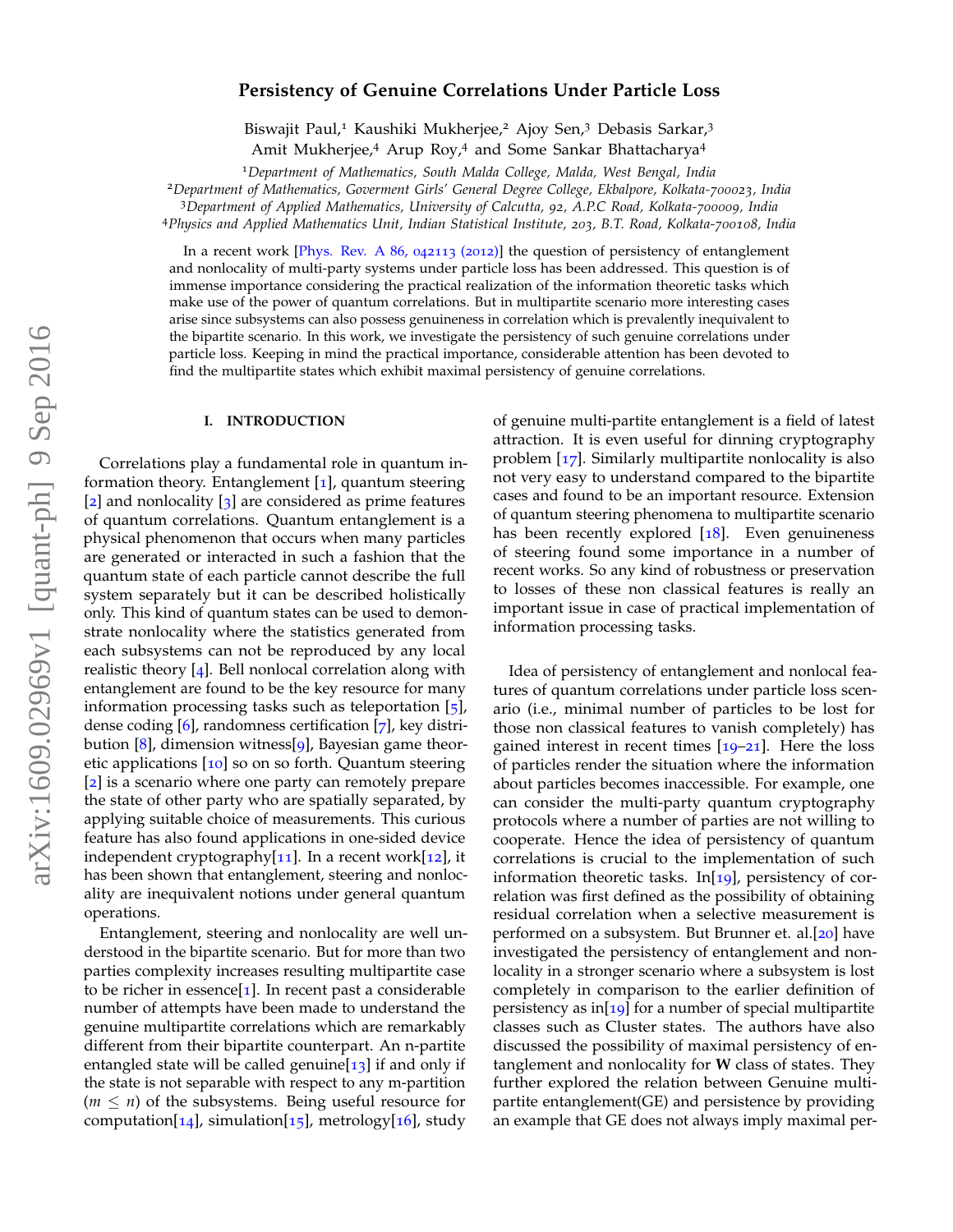sistency. Recently Diviánszky *et. al* [21] have provided a simple upper bound on the persistency of nonlocality for **W** states and any permutation-symmetric state with two settings per party. They also provide a family of Bell inequalities which test the nonlocality under particle loss. A similar notion of persistency can also be defined for quantum steering, an weaker notion of nonlocality. This is important since the persistency of steering is required while considering star-type network for one-sided device independent quantum key distribution(DIQKD) under particle loss[11].

Keeping in mind the usefulness of genuine correlation in a multi-party scenario a pertinent question is of the persistence of GE along with GNL and similarly for genuine steering(GS)[ $18$ ] in different classes of multipartite states. In this work we define the notion of persistency of genuine correlation and hence study the capacity of different classes of multipartite states to persist genuineness. We further investigate the possibility of achieving maximum persistency of correlations within these classes of multipartite states which is of practical interest.

In the following sections we first(Sec.II) provide a motivation for considering the concept of persistency for genuine correlations. In Sec.III we briefly provide the relevant definitions and notations. Sec.IV consists of our results regarding the persistency of genuine correlation for a varied class of multipartite states and the possibility of achieving maximal persistency for certain classes of multipartite states. We conclude with Sec.V where we discuss the implications of our work in understanding multipartite correlations and further scopes for generalization of the results presented in this work.

## **II. MOTIVATION**

Given that one can quantify genuine correlation of any multipartite state, then a common intuition while studying persistency of correlation under particle loss is that whichever multipartite state has the higher amount of genuine entanglement will be more persistent. But what we find out in this work is quite contrary to this intuition. We show that there exist states with less entanglement(in the sense of a valid measure of entanglement) that can have maximal persistency of entanglement whereas a class of higher entangled states has minimal persistency.

In case of multipartite nonlocality another important notion is that of monogamy. This states that all the reduced systems of a parent multi-party nonlocally correlated state obtained by tracing out every other party can not show nonlocality [22][23]. While considering particle loss, the residual systems that can be achieved by tracing out every other party in the system are either

nonlocal or not. If all of them show some nonlocality(by violation of some nonlocal inequality) then the notion of monogamy fails but the persistency of nonlocality is maintained. Thus one can consider the concept of monogamy for multi-party states as complementary to the persistency of nonlocality.

Another question that naturally arises in genuine nonlocality scenario is whether the possibility of performing local filtering operations can strictly enlarge the genuine nonlocality-persistent states at per with similar results obtained by the authors of  $[20]$  in case of nonlocality and hidden nonlocality. We answer this question in affirmative and also present examples where the persistency of genuine nonlocality is 1, i.e., minimum possible; but when allowed to perform local filtering operations the persistence of 'hidden' genuine nonlocality can be maximum.

From a practical perspective, the question of achieving maximum persistency is very crucial. To understand this, consider a star network. A simple futuristic banking system is an example of a star network, where the central body bank tries to maintain quantum correlation with multiple customers. Now it is quite unexpected that since one of customers leaves the system by closing her account, the existing quantum correlation between the bank and other customers gets destroyed. So, the multipartite state shared in the star network should be something which has a higher persistency under particle loss. In this sense achieving maximum persistency is ideal.

With these motivations in mind we move on to present our results. But before that let us discuss a few definitions and relevant tools.

## **III. DEFINITION AND TOOLS**

## **A. Definitions**

Consider a quantum state *ρ* of *N* systems. Take the partial trace over *k* < *N* systems  $j_1, ..., j_k \in \{1, ..., N\}$ , and denote the reduced state

$$
\rho_{(j_1,\ldots,j_k)} = \operatorname{tr}_{j_1,\ldots,j_k}(\rho) \tag{1}
$$

**Definition 1.** *The strong persistency of entanglement of ρ,*  $P_{E}(\rho)$ , *is then defined as the minimal k such that the reduced state ρ*(*j*<sup>1</sup> ,...,*j<sup>k</sup>* ) *becomes fully separable, for at least one set of subsystems j*1, ..., *j<sup>k</sup> .*

In [20] the authors defined this stronger notion of persistency, and tried to relate them with the slightly different concept of persistency of entanglement introduced in Ref. [19]. Throughout this work we have adopted this 'stronger' notion of persistency, which deals with the complete loss of information of particles.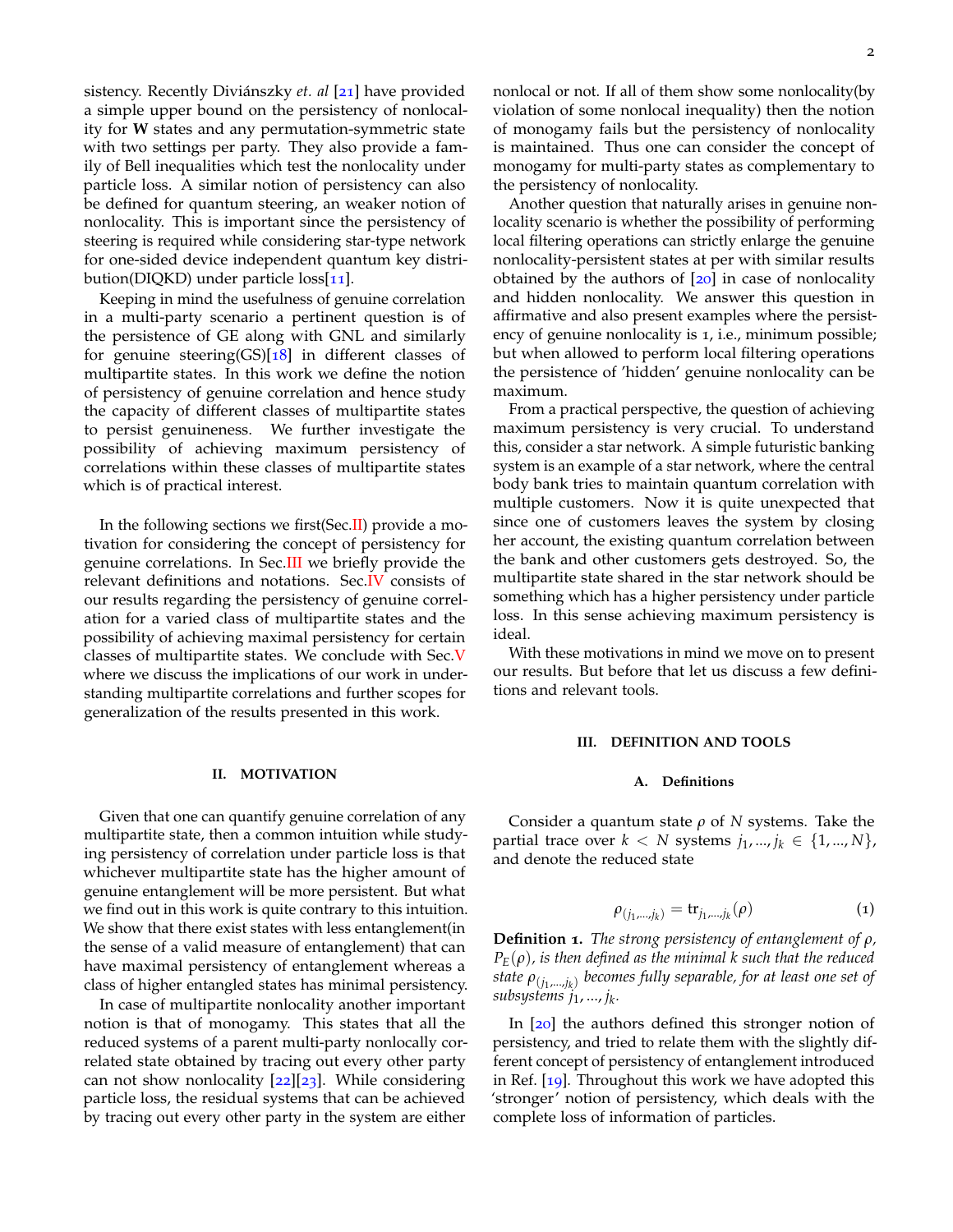While checking for persistency of entanglement, when one considers mixed multipartite states there does not exist any necessary and sufficient criterion to detect entanglement. But in literature there are certain sufficient conditions $[24, 25]$  which can be used to witness entanglement conclusively. For our purpose we make use of the criterion in  $[25]$  to detect the presence of entanglement.

**Definition 2.** *The persistency of nonlocality of*  $\rho$ *,*  $P_{NL}(\rho)$ *, is defined in a similar way, but now demanding only that the reduced state ρ*(*j*<sup>1</sup> ,...,*j<sup>k</sup>* ) *becomes local, i.e., that the probability distribution obtained from local measurements on ρ*(*j*<sup>1</sup> ,...,*j<sup>k</sup>* ) *does not violate any Bell inequality. Formally this means that the probability distribution*

$$
p(a_1...a_N|x_1...x_N) = tr(\rho M_{a_1}^{x_1} \otimes ... \otimes M_{a_N}^{x_N})
$$
 (2)

*admits a hidden variable model for general local measurement operators*  $M_{a_i}^{x_i}$ , with  $M_{a_i}^{x_i} = \mathbf{1}$  if  $i = j_1, ..., j_k$  (the systems *that have been traced out) and*  $\sum_{a_i} M_{a_i}^{x_i} = \textbf{\textit{1}}$  *<i>otherwise. Here x<sup>i</sup> and a<sup>i</sup> denote the measurement setting and its outcome, respectively, of party i.*

In this context one can also consider the concept of hidden nonlocality [26].

**Definition 3.** *That is, we strengthen the above definition and demand that the reduced state ρ*(*j*<sup>1</sup> ,...,*j<sup>k</sup>* ) *is local even after the remaining parties have performed a local filtering. In this case, persistency of nonlocality is denoted by*  $P_{HNL}(\rho)$ *.* 

For any state *ρ*, one has that

$$
N-1 \ge P_E(\rho) \ge P_{HNL}(\rho) \ge P_{NL}(\rho) \ge 1. \tag{3}
$$

The second inequality comes from the fact that (i) entanglement is necessary for having quantum nonlocality, and (ii) there exist entangled states which are local  $[27]$ . The third inequality follows from the fact that there exist local quantum states featuring hidden nonlocality [26].

In a similar spirit one can also define the concept of persistency of steering as follows:

**Definition 4.** *The persistency of steering of*  $\rho$ *,*  $P_S(\rho)$ *, is defined as the minimal k such that the reduced state ρ*(*j*<sup>1</sup> ,...,*j<sup>k</sup>* ) *becomes fully unsteerable, for at least one set of subsystems j*1, ..., *j<sup>k</sup> .*

Then the revised hierarchy of the persistency of a state *ρ* will be given by

$$
N-1 \ge P_E(\rho) \ge P_S(\rho) \ge P_{NL}(\rho) \ge 1. \tag{4}
$$

The second inequality follows from the fact that entanglement is necessary for having quantum steering and there exist entangled states which are unsteerable $[12]$ . The third inequality follows since quantum steering is necessary for having nonlocality and there exist steerable states which are local[ $2$ ][ $12$ ].

The notions described above have a large impact from an operational angle. Here we try to characterize the robustness of multipartite quantum correlations under loss of particles. In particular, experimentally how entanglement behaves under particle loss has been investigated but their experiment deals with multi-qubit states [28]. Clearly, if violation of a Bell inequality is observed for all the reduced states of  $\rho$  under the condition where *k* parties are traced out, then it is guaranteed that all reduced states possesses entanglement, irrespectively of the Hilbert space dimension of the state and the alignment of the measurement devices.

In case of more than two parties one has different notions of correlation. The concept of genuine correlation provides an interesting paradigm to understand correlation in multipartite scenario by excluding the possibility of bipartite correlations. At this point let us provide the definitions for genuine entanglement, nonlocality and steering. For simplicity we define these notions for three parties but reader can easily extend these definitions for higher number of parties.

**Definition 5.** *A quantum state is bi-separable if it can be written as*  $\rho_{ABC} = \sum_{\lambda} p_{A(BC)}^{\lambda} \rho_A^{\lambda} \otimes \rho_{BC}^{\lambda} + \sum_{\mu} p_B^{\mu}$  $\mu_{B(AC)}^{\mu} \rho_{B}^{\mu} \otimes$  $\rho^{\mu}_{AC} + \sum_{\nu} p^{\nu}_{C(AB)} \rho^{\nu}_{C} \otimes \rho^{\nu}_{AB}$  where  $p^{\lambda}_{A(BC)}$ ,  $p^{\mu}_{B}$ *B*(*AC*) *and p ν C*(*AB*) *are probability distributions. Finally a state is genuine multipartite entangled, if it is not bi-separable.*

There does not exist any necessary and sufficient criterion to detect genuine entanglement of mixed multipartite states. But several sufficient conditions for witnessing genuine entanglement have been proposed[24, 25]. Here we make use of the sufficient criteria given in [25] for our purpose.

Now let us consider the correlation scenario among three parties with inputs and outputs as  $\{X, Y, Z\}$  and  $\{a, b, c\}$  respectively. Then one can have the following definition for genuine nonlocal correlations[29]-

**Definition 6.** *Suppose that P*(*abc*|*XYZ*) *can be written in the form*

$$
P(abc|XYZ) = \sum_{\lambda} q_{\lambda} P_{\lambda}(ab|XY) P_{\lambda}(c|Z) +
$$
  

$$
\sum_{\mu} q_{\mu} P_{\mu}(ac|XZ) P_{\mu}(b|Y) + \sum_{\nu} q_{\nu} P_{\nu}(bc|YZ) P_{\nu}(a|X),
$$
 (5)

*where the bipartite terms are non-signalling. Then the correlations are NS*2*-local. Otherwise, we say that they are genuinely 3-way nonlocal.*

In a recent work[ $31$ ] the concept of genuine steering among three parties have been defined as following-

**Definition 7.** *Suppose that P*(*abc*|*XYZ*) *cannot be ex-*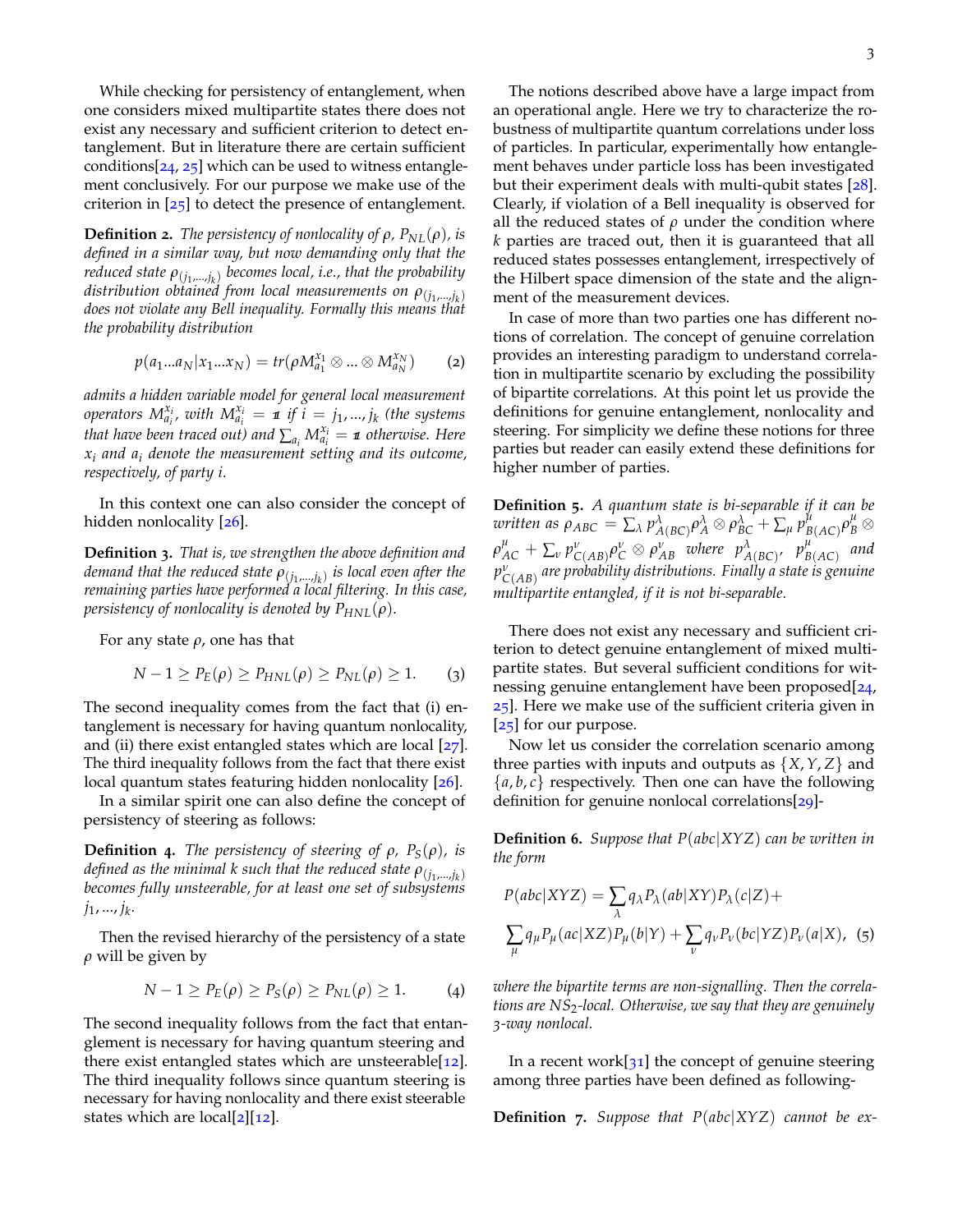*plained by the following nonlocal LHS-LHV (NLHS) model:*

$$
P(abc|XYZ) = \sum_{\lambda} p_{\lambda} P(ab|XY, \rho_{AB}^{\lambda}) P_{\lambda}(c|Z) +
$$

$$
\sum_{\lambda} q_{\lambda} P(a|X, \rho_{A}^{\lambda}) P(b|Y, \rho_{B}^{\lambda}) P_{\lambda}(c|Z), \quad (6)
$$

*where*  $P(ab|XY, \rho_\lambda)$  *denotes the nonlocal probability distribution arising from two-qubit state*  $\rho_{AB}^{\lambda}$ *, and*  $P(a|X,\rho_{A}^{\lambda})$  *and*  $P(b|Y,\rho_{B}^{\lambda})$  are the distributions arising from qubit states  $\rho_{A}^{\lambda}$ and  $\rho_B^{\lambda}$  and  $\{p_{\lambda}\}$ ,  $\{q_{\lambda}\}$  are probability distributions. Then the *quantum correlation exhibits genuine steering from Charlie to Alice and Bob.*

Based on the definitions of genuine correlation presented above, one can also define the following quantities regarding the persistency of genuineness in correlations:

**Definition 8.** *Persistency of genuine entanglement (PGE), nonlocality (PGNL) and steering (PGS) for a quantum state is defined as the minimum number of particle lost so that the reduced state is no longer genuinely entangled, nonlocal and steerable respectively.*

**Definition 9.** *Persistency of genuine nonlocality under local filtering operation (PHGNL) for a quantum state is defined as the minimum number of particle lost so that the reduced state is no longer genuinely nonlocal under local filtering operations.*

One can clearly see that  $P_{GE} \geq P_{GS} \geq P_{GNL}$ . The first inequality follows from the fact genuine entanglement is necessary for genuine steering. The second inequality comes from the requirement that genuine steering is necessary for genuine nonlocality and there exist genuine steerable states which are not genuinely nonlocal[31].

## **IV. RESULTS**

In these section we present our results regarding persistency of genuine correlations for a number of classes of multi-party states. These states are important for different information theoretic tasks. Hence the robustness of genuine correlation under particle loss for these states are of practical importance.

## **A. A generic class of four qubit states**

It was argued in  $[30]$  that 4-qubits pure states can be classified into nine groups of states. One of these nine groups is called the generic class as with the action of stochastic local operations with classical communication(SLOCC) it is dense in the space of four qubits  $\mathcal{H}_4 \equiv \mathbb{C}^2 \otimes \mathbb{C}^2 \otimes \mathbb{C}^2 \otimes \mathbb{C}^2$ . The generic class is given by

$$
\mathcal{A} \equiv \left\{ z_0 u_0 + z_1 u_1 + z_2 u_2 + z_3 u_3 \middle| z_0, z_1, z_2, z_3 \in \mathbb{C} \right\}.
$$

where

$$
u_0 \equiv |\phi^+\rangle|\phi^+\rangle
$$
,  $u_1 \equiv |\phi^-\rangle|\phi^-\rangle$   
\n $u_2 \equiv |\psi^+\rangle|\psi^+\rangle$ ,  $u_3 \equiv |\psi^-\rangle|\psi^-\rangle$ 

A pure state of 4 qubits  $|\psi\rangle \in A$  can be written in computational basis as the following:

$$
|\psi\rangle = \frac{z_0 + z_3}{2} (|0000\rangle + |1111\rangle) + \frac{z_0 - z_3}{2} (|0011\rangle + |1100\rangle) + \frac{z_1 + z_2}{2} (|0101\rangle + |1010\rangle) + \frac{z_1 - z_2}{2} (|0110\rangle + |1001\rangle)
$$

The 4-qubits entanglement monotone that is invariant under any permutation of the 4-qubits, the Wong-Christensen 4-tangle [32] is defined as the following. Let  $|\psi\rangle \in \mathcal{H}_4 \equiv$  $\mathbb{C}^2 \otimes \mathbb{C}^2 \otimes \mathbb{C}^2 \otimes \mathbb{C}^2$ , the 4-tangle is defined by [32]

$$
\tau_{ABCD} \equiv |\langle \psi | \sigma_y \otimes \sigma_y \otimes \sigma_y \otimes \sigma_y | \psi^* \rangle|^2. \tag{7}
$$

As a measure for pure bipartite entanglement we first take the tangle or the square of the I-concurrence  $\lceil 33 \rceil$ . In four qubits there are 4 bipartite cuts consisting of one-qubit verses the rest three quibts and three bi-partite cuts consisting of 2-qubits in each cut. Denoting the four qubits by A, B, C, and D, one can define

$$
\tau_1 \equiv \frac{1}{4} \left( \tau_{A(BCD)} + \tau_{B(ACD)} + \tau_{C(ABD)} + \tau_{D(ABC)} \right) \tag{8}
$$

$$
\tau_2 \equiv \frac{1}{3} \left( \tau_{(AB)(CD)} + \tau_{(AC)(BD)} + \tau_{(AD)(BC)} \right) \,, \tag{9}
$$

where *τA*(*BCD*) , is the tangle between qubit A and qubits B,C,D. Similarly,  $\tau_{(AB)(CD)}$ , is the tangle between qubits A,B and qubits C,D. Reader can note that the maximum value possible for  $\tau_1$  is 1 and the maximum value possible for  $\tau_2$  is 3/2. This is since a maximally entangled  $4 \times 4$  bipartite state has tangle 3/2. However, no 4 qubit pure state can achieve this value for *τ*2. In [34], it has been shown that

$$
\tau_1 \leq \tau_2 \leq \frac{4}{3}\tau_1\ . \hspace{1.5cm} (10)
$$

Hence, it follows that  $\tau_2 \leq 4/3 < 3/2$  (since  $\tau_1$  is bounded by 1). Moreover, from the inequality above, it follows that for states with  $\tau_2 = 4/3$ ,  $\tau_1$  must be equal to 1.

In [34] it was shown that if  $|\psi\rangle \in \mathcal{H}_4 \equiv \mathbb{C}^2 \otimes \mathbb{C}^2 \otimes \mathbb{C}^2 \otimes \mathbb{C}^2$ be a normalized four qubit state, then

$$
\tau_1(|\psi\rangle) = 1 \quad \text{if and only if} \quad |\psi\rangle \in \mathcal{A} \ ,
$$

up to local unitary transformation.

In [30] the authors argued that among all the 4-qubit pure states, only states in A have  $\tau_1 = 1$ . Later in [35] this was fully proved.

Thus it follows that among all the states with  $\tau_1 = 1$ , we have

$$
1\leq \tau_2\leq \frac{4}{3}
$$

.

It is interesting to note that the 4-qubit GHZ state gives the minimum possible value for  $\tau_2$ , i.e. it is the least entangled state among all the states with  $\tau_1 = 1$ .

For all 4-qubits pure states  $\tau_{ABCD} = 4\tau_1 - 3\tau_2$ .  $4\tau_1$  can be interpreted as the total amount of entanglement in the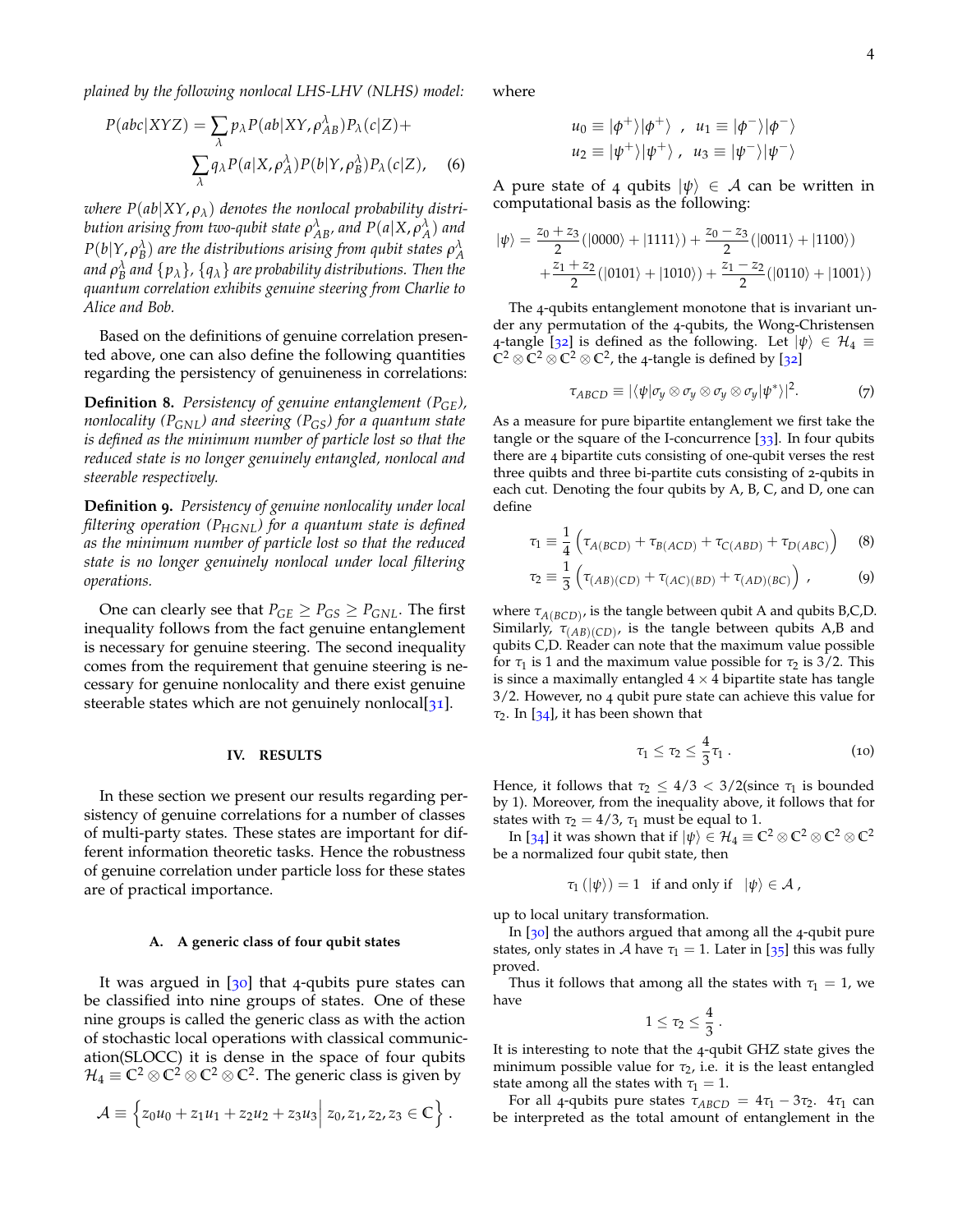multi-party system, whereas  $3\tau_2$  can be interpreted as the total amount of entanglement shared among groups consisting of two qubits each and thus the 4-tangle can be interpreted as the residual entanglement that can not be shared among the two qubits groups[34].

# *1. τmin and* M *classes*

A normalized state  $|\psi\rangle \in \mathcal{H}_4$  is maximally entangled (i.e.  $\tau_2(\ket{\psi}) = 4/3$  if and only if up to local unitary  $\ket{\psi} \in \mathcal{M}$ , where  $M$  is the set of states in  $A$  with zero 4-tangle[34].

As defined earlier a pure state  $\psi = \sum_{j=0}^{3} z_j u_j$  in A depends on four complex parameters  $z_j$   $(j = 0, 1, 2, 3)$ . The condition that the 4-tangle  $τ_{ABCD}(ψ) = | \sum_{j=0}^{3} z_j^2 |^2 = 0$  implies that the states in the maximally entangled class  $M$  are characterized by 4 *real* parameters. The reduction in number of parameters is due to the normalization condition and ignoring the global phase. When written in its polar form  $z_j = \sqrt{p_j}e^{i\theta_j}$  (with nonnegative  $p_j$  and  $\theta_j \in [0, 2\pi]$ ) one can denote the class M as follows:

$$
\mathcal{M} = \left\{ \sum_{j=0}^{3} \sqrt{p_j} e^{i\theta_j} u_j \Big| \sum_{j=0}^{3} p_j = 1 , \sum_{j=0}^{3} p_j e^{2i\theta_j} = 0 \right\} .
$$
 (11)

Another important set of the states in A, denoted by  $\mathcal{T}_{\text{min}}$ , with the minimum possible value  $\tau_2 = 1$ , can be characterized as follows:

$$
\mathcal{T}_{\min} \equiv \left\{ \psi \in \mathcal{A} \middle| \tau_2(\psi) = 1 \right\}
$$

$$
= \left\{ \sum_{j=0}^3 x_j u_j \middle| \sum_{j=0}^3 x_j^2 = 1, x_j \in \mathbb{R} \right\}
$$
(12)

For example, the four qubits GHZ state belongs to  $\mathcal{T}_{\text{min}}$ . In this sense, the GHZ state is a state in  $A$  with the least amount of entanglement.

## *2. Persistency of Entanglement and Genuine Entanglement*

*P<sup>E</sup>* **and** *PGE* **of** *τmin* **class-** One can provide the following conditions for  $P_{GE}$  and  $P_E$  in the  $\tau_{min}$  class-

# **Condition 10.**  $P_{GE} > 1$  *if*

$$
2|x_2^2 - x_3^2| > 2[x_2^2 + x_3^2] + (x_0 + x_1)^2 + 2[x_0^2 - x_1^2] - 8 \min\{|x_0|, |x_1|\} \max\{|x_2|, |x_3|\}
$$

Condition 11. 
$$
P_E > 1
$$
 if

• for 
$$
sgn(x_0x_1) = 1
$$
  
\n $|x_2^2 - x_3^2| > [x_0^2 - x_1^2] + 4\min\{|x_0|, |x_1|\}\max\{|x_2|, |x_3|\}$ 

• for 
$$
sgn(x_0x_1) = -1
$$
  
\n $|x_2^2 - x_3^2| > [x_0^2 - x_1^2] - 4\min\{|x_0|, |x_1|\}\max\{|x_2|, |x_3|\}$ 

At this point one might wonder whether the *τmin* class contains states with minimal persistency of entanglement. Let us consider the following example of the state  $|GHZ_4\rangle$  =  $\frac{1}{\sqrt{2}}$  $\frac{1}{2}[\ket{0000}+\ket{1111}]$ . It is straightforward to show(see in Appendix) that both  $P_E$  and  $P_{GE}$  of  $|GHZ_4\rangle$  are 1. This implies that even for the same value of the entanglement measure *τ*<sup>2</sup> throughout the *τmin* class there exist states which have different capabilities of persisting entanglement and genuine entanglement.

 $P_E$  and  $P_{GE}$  of M class-Intuitively it can be expected that M class states being maximally entangled might have greater persistency of entanglement compared to the states in the *τmin* class. Let us take the example of cluster states. Cluster states[19] form a class of multi-party entangled quantum states with surprising and useful properties. The main interest in these states draws from their role as a universal resource in the one-way quantum computer $[14]$ : Given a collection of sufficiently many particles that are prepared in a cluster state, one can realize any quantum computation by simply measuring the particles, one by one, in a specific order and basis. By the measurements, one exploits correlations in quantum mechanics which are rich enough to allow for universal logical processing. A four party cluster state is given by the following

$$
\eta_4 = \frac{1}{2} [ |0000\rangle + |0011\rangle + |1100\rangle - |1111\rangle ]
$$

The tripartite reduced states can be written in a bi-separable form[ $20$ ]. Thus  $P_{GE} = 1$  for cluster states. This is in contrast to the states in the *τmin* class which are less entangled according to the measure  $\tau_2$  but can have  $P_{GE} > 1$  according to Condition.<sup>10-11</sup>.

### *3. Persistency of Nonlocality and Genuine Nonlocality*

Now let us come to the question of persistence of nonlocality for states in the *τmin* class.

**Theorem 12.** 
$$
P_{NL}(\rho) = 1
$$
 for all four qubit states  $\rho \in \tau_{min}$ .

*Proof.* Let us consider a four qubit state *ρ* ∈ *τ*<sub>*min*</sub>. Upon loss of *i*-th particle the reduced states are:

$$
\rho_i^3 = |\psi_i^3\rangle\langle\psi_i^3| + |\phi_i^3\rangle\langle\phi_i^3|
$$

for  $i = 1, 2, 3, 4$  where,  $|\psi_i^3\rangle = |\tilde{W}_i^3\rangle + \frac{x_0 + x_1}{2} |111\rangle, |\phi_i^3\rangle =$  $\sigma_x^{\otimes 3} \left[|\tilde{W}_i^3\rangle + \frac{x_0 + x_1}{2}|111\rangle\right]$  and

$$
\begin{aligned} |\tilde{W}_1^3\rangle &= \frac{x_2 - x_3}{2} |001\rangle + \frac{x_2 + x_3}{2} |010\rangle + \frac{x_0 - x_1}{2} |100\rangle \\ |\tilde{W}_2^3\rangle &= \frac{x_2 + x_3}{2} |001\rangle + \frac{x_2 - x_3}{2} |010\rangle + \frac{x_0 - x_1}{2} |100\rangle \\ |\tilde{W}_3^3\rangle &= \frac{x_0 - x_1}{2} |001\rangle + \frac{x_2 - x_3}{2} |010\rangle + \frac{x_2 + x_3}{2} |100\rangle \\ |\tilde{W}_4^3\rangle &= \frac{x_0 - x_1}{2} |001\rangle + \frac{x_2 + x_3}{2} |010\rangle + \frac{x_2 - x_3}{2} |100\rangle \end{aligned}
$$

To check the nonlocality of these reduced tripartite states let us consider all 46 facets of the three qubit local polytope[36]. One can check that all the reduced states  $\rho_i^3$  violate only the 4-th facet (same numbering as in  $[36]$  has been used for convenience) for different values of the real parameters  $\{x_i\}_{i=0}^3$ .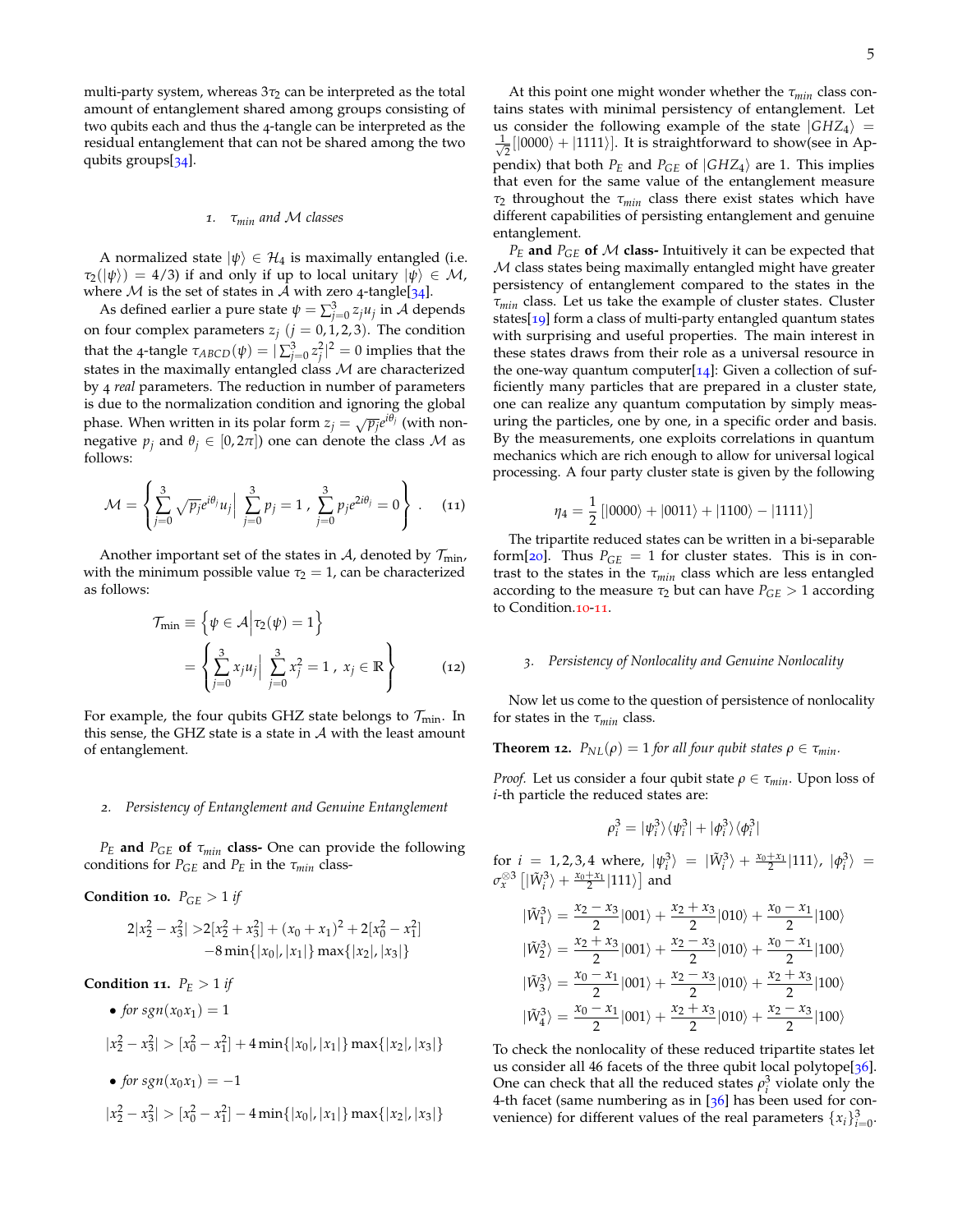At the same time it can also be shown (see Appendix. $(A)$ ) that all reduced states can not violate the 4-th facet for a common set of parameter values. This implies that the nonlocality of any  $\rho \in \tau_{min}$  can not be persisted upon loss of even one of the particles. Hence the theorem particles. Hence the theorem.

From this theorem one can immediately arrive at the following corollary regarding the persistency of genuine nonlocality

# **Corollary 13.**  $P_{GNL}(\rho) = 1$  *for all four qubit states*  $\rho \in \tau_{min}$ *.*

At this stage a pertinent question would be whether a weaker form of nonlocality can persist upon loss of particles for states in the *τmin* class. We deal with this question in the next subsection considering quantum steering as a weaker form of nonlocality.

## *4. Persistency of Steering and Genuine Steering*

**Observation 14.** *There exist states*  $\rho \in \tau_{min}$  *such that*  $P_S(\rho)$  *is maximal, i.e. 3.*

This can be seen in a straightforward way. If one can show that there exist two qubit reduced states which can demonstrate steering, this in turn implies that there exist states in the *τmin* class with maximal persistency of steering. Upon loss of two particles the bipartite reduced states take the following forms:

$$
\rho_i^2=|\eta_i^2\rangle\langle\eta_i^2|+|\xi_i^2\rangle\langle\xi_i^2|+\sigma_x^{\otimes 2}|\eta_i^2\rangle\langle\eta_i^2|\sigma_x^{\otimes 2}+\sigma_x^{\otimes 2}|\xi_i^2\rangle\langle\xi_i^2|\sigma_x^{\otimes 2}
$$

for  $i = 1, 2, 3$ , where,

$$
|\eta_1^2\rangle = \frac{x_0 - x_1}{2} |00\rangle + \frac{x_0 + x_1}{2} |11\rangle
$$
  

$$
|\eta_2^2\rangle = \frac{x_2 + x_3}{2} |00\rangle + \frac{x_0 + x_1}{2} |11\rangle
$$
  

$$
|\eta_3^2\rangle = \frac{x_2 - x_3}{2} |00\rangle + \frac{x_0 + x_1}{2} |11\rangle
$$

and

$$
\begin{aligned}\n|\xi_1^2\rangle &= \frac{x_2 - x_3}{2} |01\rangle + \frac{x_2 + x_3}{2} |10\rangle \\
|\xi_2^2\rangle &= \frac{x_2 + x_3}{2} |01\rangle + \frac{x_0 - x_1}{2} |10\rangle \\
|\xi_3^2\rangle &= \frac{x_2 + x_3}{2} |01\rangle + \frac{x_0 - x_1}{2} |10\rangle\n\end{aligned}
$$

Now there exist states  $\rho^4 \equiv \{x_0, x_1, x_2, x_3\}$  such that  $\rho_i^2$  is steerable for  $i = 1, 2, 3$  (see Appendix.(B)). The existence of such states can be depicted in the parameter space as shown in Fig.(IV  $A_4$ ).

### **B. Achieving maximal persistency**

Let us now consider the cases of achieving maximal persistency of correlations. These are interesting since it signifies the robustness of the correlation under particle loss and the failure of monogamy of correlation between distant parties.



Figure 1. This figure shows the states with  $P<sub>S</sub> = 3$  in the parameter space  $\{x_0, x_1, x_2\}$ .

# *1. Maximal persistency of Genuine Nonlocality*

In [20] the authors could not present any state with local dimension 2 which has maximum persistency of nonlocality. This can partly be understood as the strength of monogamy principle for nonlocality[22][23]. This implies that the demonstration of maximal persistency of genuine nonlocality will be harder. But there exist multipartite states with local dimension 2 which can demonstrate maximal persistency of genuine nonlocality when local filtering is allowed. This is to say *PHGNL* for such states are maximal. Let us consider the following example:

**Example 15.** An n-partite state  $|W^N\rangle$  is given by

$$
|W^N\rangle = \frac{1}{\sqrt{N}}\left[|0...01\rangle + |0...10\rangle + ... + |10...0\rangle\right]
$$

*Now consider any reduced state of three parties obtained by loosing* (*N* − 3) *parties. These states are of the form:*

$$
\rho(p) = p|W^3\rangle\langle W^3| + (1-p)|000\rangle\langle 000|
$$
 (13)

where  $p = \frac{3}{N}$ . These reduced states do not demonstrate genuine *nonlocality for two settings per site since they do not violate any of the 185 inequalities given in [29]. Thus persistency of genuine nonlocality for W<sup>N</sup> cannot be maximum. Now take the local filtering of the form*

$$
\begin{bmatrix} \epsilon & 0 \\ 0 & 1 \end{bmatrix}
$$

*where*  $0 \le \epsilon \le 1$ *. After local filtering the state becomes* 

$$
\rho(p,\epsilon) = \frac{p\epsilon^4}{p\epsilon^4 + (1-p)\epsilon^6} |W^3\rangle\langle W^3| + \frac{(1-p)\epsilon^6}{p\epsilon^4 + (1-p)\epsilon^6} |000\rangle\langle 000|
$$
\n(14)

*Now consider the Bell quantity*

$$
B_{16} = \langle A_0 B_0 \rangle + \langle A_1 B_0 \rangle + \langle A_0 B_1 \rangle - \langle A_1 B_1 \rangle - 2 \langle C_0 \rangle
$$
  
+  $\langle A_0 B_0 C_0 \rangle + \langle A_1 B_0 C_0 \rangle + \langle A_1 B_1 C_0 \rangle$   
+  $2 \langle A_1 C_1 \rangle + 2 \langle B_1 C_1 \rangle$  (15)

*where*  $B_{16} \leq 4$  *is the* 16-th facet inequality as given in [29]. The *maximum value of B*<sup>16</sup> *obtainable from a state of the form (14) is*

$$
B_{16}(p,\epsilon) = \frac{p(4.72678) + 2\epsilon^2(p-1)}{\epsilon^2(1-p) + p}
$$
 (16)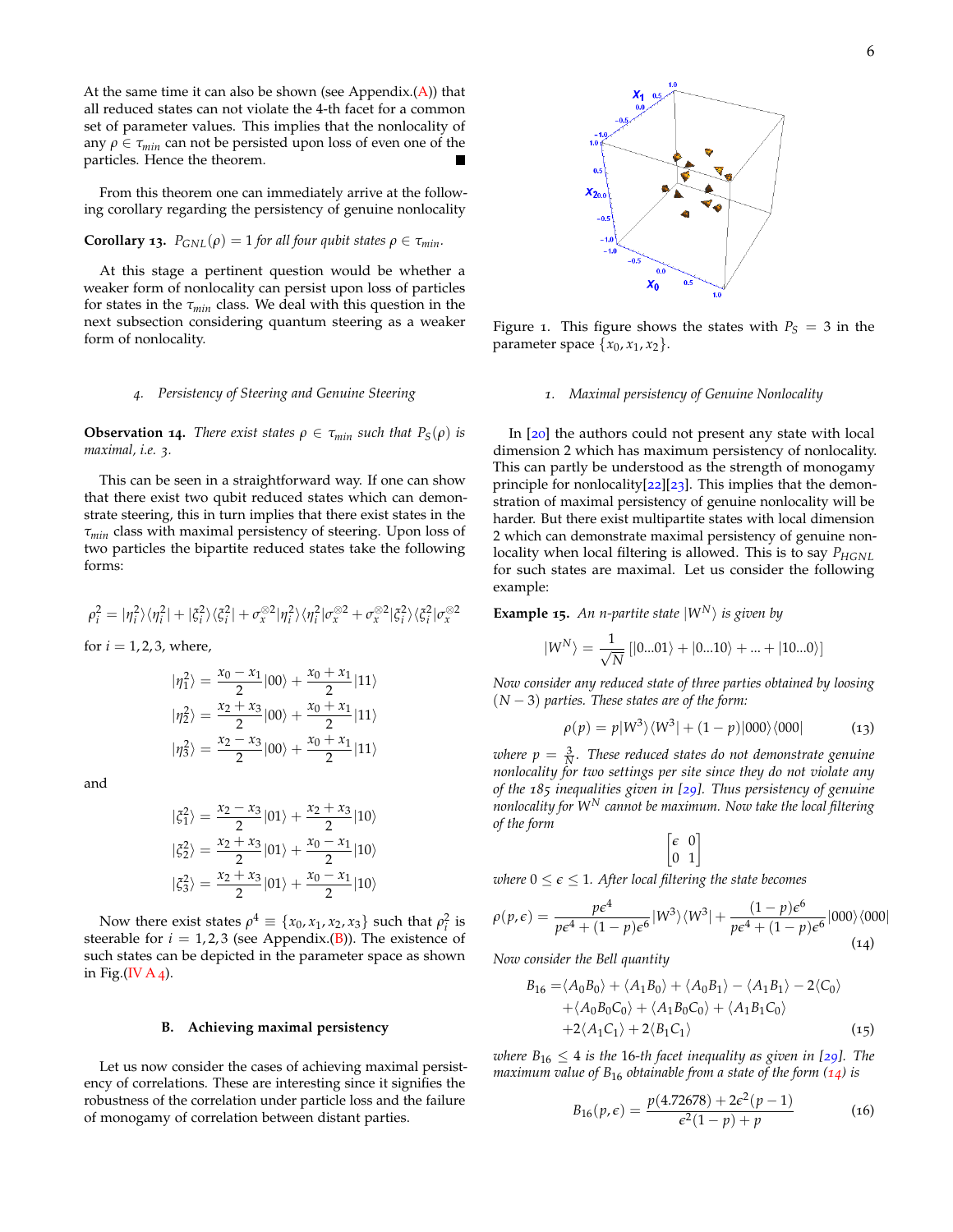*By choosing*  $\epsilon \rightarrow 0$ *, this value can reach upto* 4.72678 *for any value of p*. This implies  $P_{HGNL}(W^N)$  ≥ ( $N-2$ ). In [20] it has already *been shown that the bipartite reduced states of* <sup>|</sup>*WN*<sup>i</sup> *exhibits hidden nonlocality. Thus one has*  $P_{HGNL}(W^N) = (N-1)$ *, i.e. maximal persistency of genuine correlation under local filtering.*

But it would be more interesting to find the persistency of genuine nonlocality when local filtering is not considered. Since the three qubit reduced state  $\rho(p)$  does not violate any of the 185 facets for detecting genuine nonlocality under two measurement settings for all parties. On the basis of this evidence we make the following conjecture

**Conjecture 16.**  $P_{GNL}(W^N) < N - 2$  *for all N-partite* **W** *states with local dimension* 2*.*

In the next subsection we ask the question whether a weaker form of genuine nonlocality namely, genuine quantum steering can achieve maximal persistency.

#### *2. Maximal persistency of Genuine Steering*

Here we present a 4 qubit state which exhibits maximum persistency of genuine steering. We present our argument below. Let us consider the state  $|W^4\rangle$ . Remember that this state does not achieve maximal persistency of nonlocality or genuine nonlocality. Upon loss of one particle the three qubit reduced state take the form (13), where  $p = \frac{3}{4}$ . This state violates the following 3-setting genuine steering inequality(see  $Appendix(C))$ :

$$
|\langle D_0 C_0 \rangle + \langle D_1 C_1 \rangle + \langle D_2 C_2 \rangle| \leq 3 \tag{17}
$$

where,

$$
D_0 = A_0 B_0 + A_1 B_1 + A_2 B_2 \tag{18}
$$

$$
D_1 = A_0 B_2 - A_1 B_0 + A_2 B_1 \tag{19}
$$

$$
D_2 = A_0 B_1 - A_1 B_2 + A_2 B_0 \tag{20}
$$

Thus one has  $P_{GS}(W^4) \geq 2$ . Now for loss of two parties the two qubit reduced state of  $|W^4\rangle$  is of the form:

$$
\rho^{2}(p) = p|W^{2}\rangle\langle W^{2}| + (1-p)|00\rangle\langle 00|
$$
 (21)

where,  $p = \frac{1}{2}$ . We know that this state has a local model under projective measurements $[37]$ . But nonetheless this state exhibits steering because it violates a sufficient criterion[38] for steering. Hence  $|W^4\rangle$  has maximum persistency of genuine steering, i.e.  $P_{GS}(W^4) = 3$ . This trivially implies the persistency of steering of  $|W^4\rangle$  state is also maximum.

#### *3. Maximal persistency of Genuine Entanglement*

Now let us come to the question of maximum persistency of genuine entanglement. Let us consider the 4 qubit *τmin* class of states. States belonging to this class will have maximum persistency of genuine entanglement i.e.  $P_{GE} = 3$  under the following conditions:

**Condition 17.** 
$$
P_{GE} > 1
$$
 and  $S_i > 0$  for  $i = 1, 2, 3$ 

where,

$$
S_1 = 2 \max\{| -\frac{1}{2}(x_0 + x_1)(-x_2 + x_3)| - \frac{1}{4}((x_0 - x_1)^2 + (x_2 + x_3)^2),
$$
  
\n
$$
|\frac{1}{2}(x_0 - x_1)(x_2 + x_3)| - \frac{1}{4}((x_0 + x_1)^2 + (x_2 - x_3)^2)\}
$$
  
\n
$$
S_2 = 2 \max\{| \frac{1}{2}(x_0 + x_1)(x_2 + x_3)| - \frac{1}{4}((x_0 - x_1)^2 + (x_2 - x_3)^2),
$$
  
\n
$$
| -\frac{1}{2}(x_0 - x_1)(-x_2 + x_3)| - \frac{1}{4}((x_0 + x_1)^2 + (x_2 + x_3)^2)\}
$$
  
\n
$$
S_3 = 2 \max\{| \frac{1}{2}(x_2 + x_3)(x_2 - x_3)| - \frac{1}{4}((x_0 - x_1)^2 + (x_0 + x_1)^2),
$$
  
\n
$$
| \frac{1}{2}(x_0 + x_1)(x_0 - x_1)| - \frac{1}{4}((x_2 + x_3)^2 + (x_2 - x_3)^2)\}
$$

We depict the states with maximum persistency of genuine entanglement in the *τmin* class in the parameter space in Fig.(IV B<sub>3</sub>). For example, the 4-qubit Dicke state  $|D^4\rangle$  [39]



Figure 2. This figure shows the states with  $P_{GE} = 3$  in the parameter space  $\{x_0, x_1, x_2\}$ .

belongs to the *τmin* class and it satisfies all the above conditions and hence  $P_{GE}(D^4) = 3$ .

The conditions for states in *τmin* class to have maximum persistency of entanglement are the following:

**Condition 18.**  $S_i > 0$  for  $i = 1, 2, 3$ 

The states with  $P_E = 3$  belonging to the  $\tau_{min}$  class has been shown in Fig.(IV B 3)

#### **V. DISCUSSIONS**

In a couple of recent studies  $\boxed{19}$   $\boxed{20}$  the concept of persistency of entanglement and nonlocality were introduced. This new concept is fundamental to the understanding of quantum correlations and at the same time important from practical perspective since it deals with the scenario where information about some of the parties can be completely lost.

Besides defining the same notion for quantum steering, our work extends the concept of persistency to genuine correlations which are inherently multipartite in nature. We also discuss the possibility of achieving maximum persistency of genuine correlations with several important classes of multipartite states. As we have emphasized in the subsequent sections that maximum persistency of correlation becomes indispensable in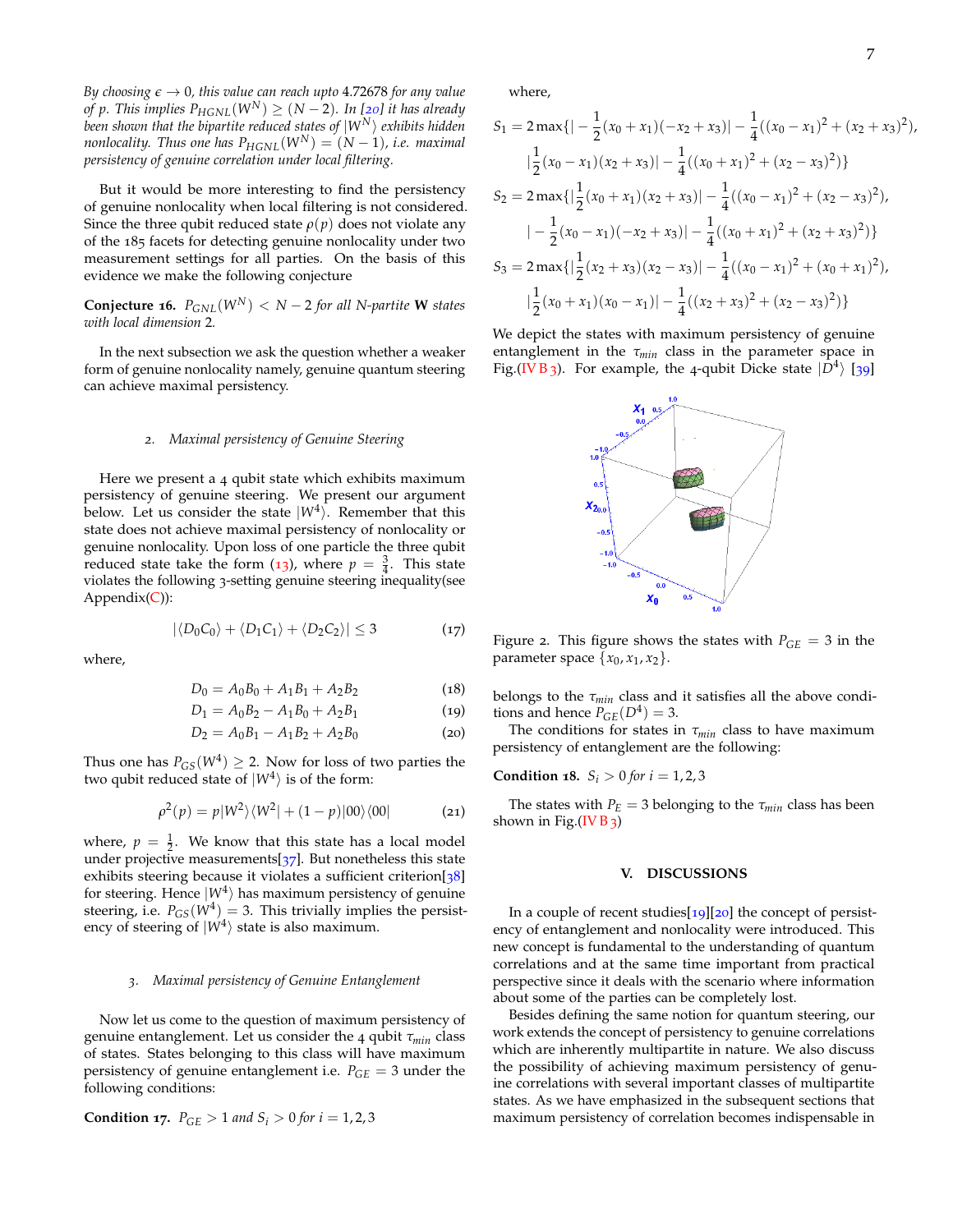

Figure 3. This figure shows the states with  $P_E = 3$  in the parameter space  $\{x_0, x_1, x_2\}$ .

certain multi-party quantum cryptography protocols. Now we point out some of the questions which this works leaves open. A thorough understanding of the persistency of correlation for the four qubit states can enable one to classify the whole class of four qubit states in terms of persistency. Moreover, one could also extend the study of persistency of correlation for multi-party systems of higher dimension( $> 2$ ). Another interesting question is to find out multi-party qubit states which have maximal persistency of genuine nonlocality.

*Acknowledgement*: We would like to thank Prof. Guruprasad Kar for useful discussions. AM acknowledge support from the CSIR project 09/093(0148)/2012-EMR-I.

### **Appendix A: Violation of 4-th facet**

Maximum violation value of each reduced state for 4-th facet[**?** ] :

$$
B_{Max}(\rho_1^3) = \max[2\sqrt{((-1+2x_1^2))^2 + ((-1+2x_0^2))^2},
$$
  
\n
$$
2\sqrt{((-1+2x_0^2+2x_1^2))^2 + ((1-2x_0^2))^2},
$$
  
\n
$$
2\sqrt{((-1+2x_0^2+2x_1^2))^2 + ((-1+2x_1^2))^2}] (A_1)
$$

$$
B_{Max}(\rho_2^3) = \max[2\sqrt{((1-2x_0^2-2x_2^2))^2 + ((1-2x_1^2-2x_2^2))^2}
$$
  
\n
$$
\sqrt{((1-2x_1^2-2x_0^2))^2 + ((1-2x_2^2-2x_0^2))^2},
$$
  
\n
$$
2\sqrt{((1-2x_0^2-2x_1^2))^2 + ((1-2x_2^2-2x_1^2))^2}] (A2)
$$

$$
B_{Max}(\rho_3^3) = \max[4\sqrt{(x_0x_2 + x_1x_3)^2 + (x_1x_2 + x_0x_3)^2},
$$
  
\n
$$
4\sqrt{(x_0x_1 + x_2x_3)^2 + (x_1x_2 + x_0x_3)^2},
$$
  
\n
$$
4\sqrt{(x_0x_2 + x_1x_3)^2 + (x_1x_0 + x_2x_3)^2}]
$$
 (A3)

$$
B_{Max}(\rho_3^4) = \max[4\sqrt{(x_0x_1 - x_2x_3)^2 + (x_0x_2 - x_1x_3)^2},
$$
  
\n
$$
4\sqrt{((x_0x_2 - x_1x_3))^2 + (x_1x_2 - x_0x_3)^2},
$$
  
\n
$$
4\sqrt{((x_1x_2 - x_0x_3))^2 + (x_1x_0 - x_2x_3)^2}] \quad (A4)
$$

All these reduced states exhibit nonlocality only when each of  $\rho_i^3 > 2(i = 1, 2, 3, 4)$ . It is impossible that all reduced states violate 4-th facet inequality. Hence the result  $P_{NL} = 1$ .

## **Appendix B: Existence of maximally persistent steerable states**

The following conditions on the state parameters are obtained from the conditions given in [38]

• Steering condition of  $\rho_1^2$ :

$$
S(\rho_1^2) := \max[|-1 + 2x_0^2 + 2x_2^2| + |-1 + 2x_1^2 + 2x_2^2|
$$
  
\n
$$
- \frac{2}{\pi}(\sqrt{1 - (-1 + 2x_0^2 + 2x_1^2)^2} + \sqrt{1 - (-1 + 2x_0^2 + 2x_1^2)^2}),
$$
  
\n
$$
|-1 + 2x_0^2 + 2x_2^2| + |-1 + 2x_0^2 + 2x_1^2|
$$
  
\n
$$
- \frac{2}{\pi}(2\sqrt{(1)^2 - (-1 + 2x_1^2 + 2x_2^2)^2}),
$$
  
\n
$$
|-1 + 2x_1^2 + 2x_2^2| + |-1 + 2x_0^2 + 2x_1^2|
$$
  
\n
$$
- \frac{2}{\pi}(2\sqrt{1 - (-1 + 2x_0^2 + 2x_2^2)^2})]
$$
 (B1)

• Steering condition of  $\rho_2^2$ :

$$
S(\rho_2^2) := \max[|2(x_0x_2 + x_1x_3)| + |-2(x_1x_2 + x_0x_3)|
$$
  
\n
$$
- \frac{2}{\pi}(\sqrt{1 - (2(x_0x_1 + x_2x_3))^2} + \sqrt{1 - (2(x_0x_1 + x_2x_3))^2}),
$$
  
\n
$$
|2(x_0x_2 - x_1x_3)| + |2(x_0x_1 + x_2x_3)|
$$
  
\n
$$
- \frac{2}{\pi}(2\sqrt{(1)^2 - (-2(x_1x_2 + x_0x_3))^2}),
$$
  
\n
$$
|-2(x_1x_2 + x_0x_3)| + |2(x_0x_1 + x_2x_3)|
$$
  
\n
$$
- \frac{2}{\pi}(2\sqrt{1 - (2(x_0x_2 + x_1x_3))^2})]
$$
 (B2)

• Steering condition of  $\rho_3^2$ :

$$
S(\rho_3^2) := \max[|2x_0x_2 - 2x_1x_3| + |-2x_1x_2 + 2x_0x_3|
$$
  
\n
$$
- \frac{2}{\pi}(\sqrt{1 - (2x_0x_1 - 2x_2x_3)^2} + \sqrt{1 - (2x_0x_1 - 2x_2x_3)^2}),
$$
  
\n
$$
|2x_0x_2 - 2x_1x_3| + |2x_0x_1 - 2x_2x_3|
$$
  
\n
$$
- \frac{2}{\pi}(2\sqrt{1 - (-2x_1x_2 + 2x_0x_3)^2}),
$$
  
\n
$$
|-2x_1x_2 + 2x_0x_3| + |2x_0x_1 - 2x_2x_3|
$$
  
\n
$$
- \frac{2}{\pi}(2\sqrt{1 - (2x_0x_2 - 2x_1x_3)^2})]
$$
 (B3)

All of these three reduced states exhibit steering if  $S(\rho_1^2) > 0$ ,  $S(\rho_2^2) > 0$ , and  $S(\rho_3^2) > 0$ .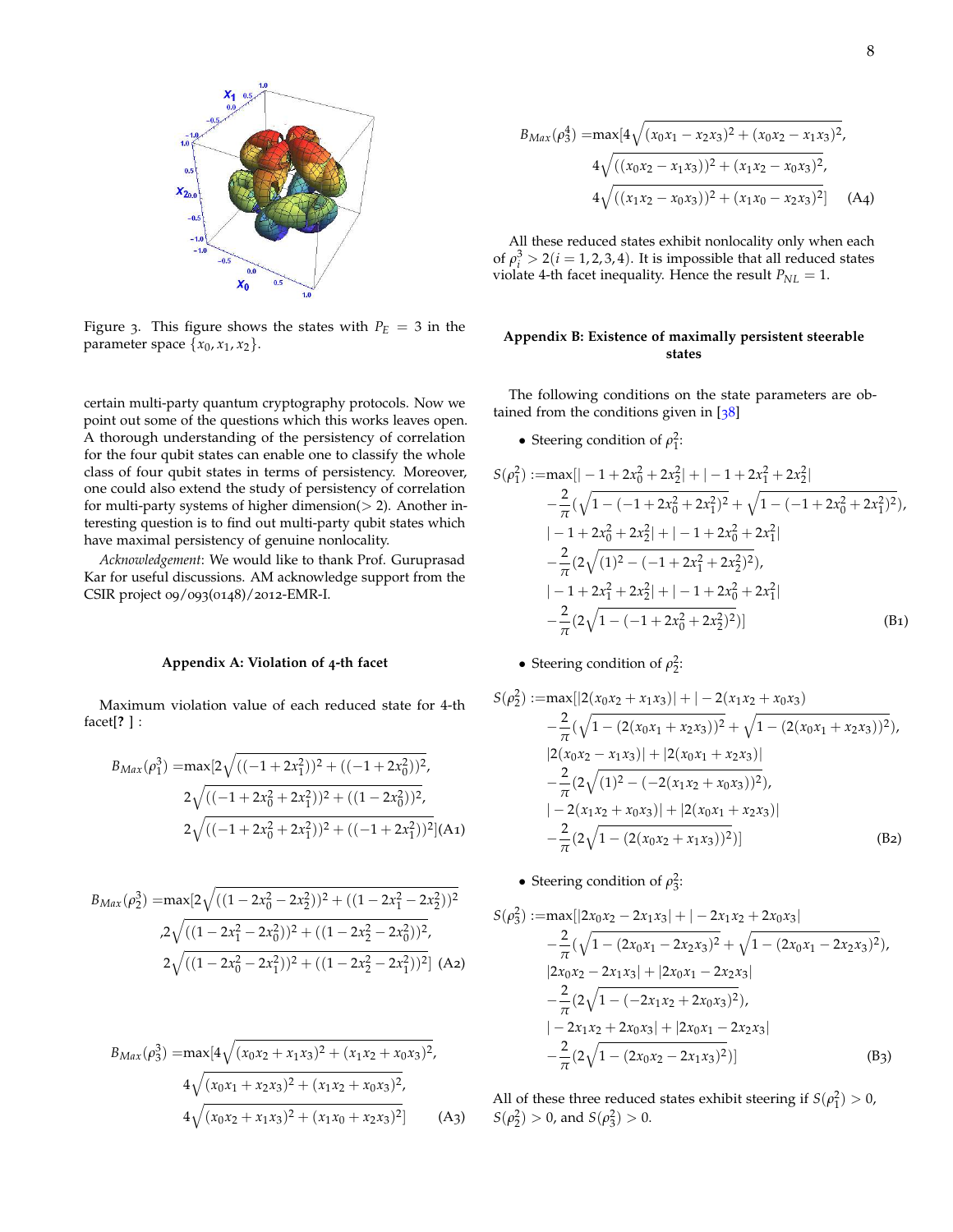## **Appendix C: A genuine steering inequality for three settings per site**

**Theorem 19.** *If any given quantum correlation violates the steering inequality:*

$$
\left| \langle (A_0B_0 + A_1B_1 + A_2B_2)C_0 \rangle + \langle (A_0B_2 - A_1B_0 + A_2B_1)C_1 \rangle \right|
$$
  
+ 
$$
\left| \langle (A_0B_1 - A_1B_2 + A_2B_0)C_2 \rangle \right| \leq 3,
$$
 (C1)

*then the correlation exhibits genuine tripartite steering from Charlie to Alice and Bob. Here measurements of Alice and Bob demonstrate EPR steering without Bell nonlocality while measurements of Charlie are uncharacterized.*

Before proving the theorem, we first prove the following lemma:

**Lemma 20.** *Any LHS-LHS model satisfies the following inequality:*

$$
|\langle A_0 B_0 + A_1 B_1 + A_2 B_2 \rangle| \le 1. \tag{C2}
$$

*Proof.* Let us denote

$$
S_3 = \langle A_0 B_0 + A_1 B_1 + A_2 B_2 \rangle \tag{C_3}
$$

For any separable state (due to linearity of the quantity *S*3, without loss of generality one can consider product states  $\rho_{AB} = \rho_A \otimes \rho_B$  only for this purpose),

$$
|S_3| \le |\overrightarrow{v_A} \cdot \overrightarrow{v_B}|,\tag{C_4}
$$

where  $\overrightarrow{v_{A/B}} = (\langle A_0/B_0 \rangle, \langle A_1/B_1 \rangle, \langle A_2/B_2 \rangle)$ . By Cauchy Schwarz inequality, we get,

$$
|S_3| \le |\overrightarrow{v_A}||\overrightarrow{v_B}|,\tag{C_5}
$$

Now,

$$
|\overrightarrow{v_A}| = \sqrt{\sum_{i=0}^{2} \langle A_i \rangle^2}
$$
 (C6)

Again,

$$
\langle A_i \rangle = \text{Tr}(A_i \rho_A), \tag{C7}
$$

where  $\rho_A = \text{Tr}_B(\rho_{AB})$ . After simple calculation, we get,

$$
\langle A_i \rangle = \overrightarrow{n_i} \cdot \overrightarrow{r}, \qquad (C8)
$$

where  $\overrightarrow{r}$  denotes the Bloch vector corresponding to the state  $\rho_A$  and  $\overrightarrow{n_i}$  characterizes the measurement setting  $A_i = \overrightarrow{n_i} \cdot \overrightarrow{\sigma}$ . Using this relation(Eq.(C8)), Eq.(C6) gets simplified,

$$
\overrightarrow{v_A} = \sqrt{\sum_{i=0}^{2} (\overrightarrow{n_i} \cdot \overrightarrow{r})^2}.
$$
 (C9)

This on simplification becomes,

|

$$
|\overrightarrow{v_A}| = |\overrightarrow{r}| \le 1. \tag{C10}
$$

Similarly it can be shown that  $|\vec{v_B}| \leq 1$ . Hence Eq.(C<sub>5</sub>) becomes,

$$
|S_3| \le 1. \tag{C11}
$$

*Proof. of Theorem*: Before we start with the proof we introduce the following notations:

$$
D_0 = \langle A_0 B_0 + A_1 B_1 + A_2 B_2 \rangle, \tag{C12}
$$

where  $A_i = \overrightarrow{v_i^A} \cdot \overrightarrow{\sigma}$ ,  $B_i = \overrightarrow{v_i^B} \cdot \overrightarrow{\sigma}$  and  $C_i = \overrightarrow{v_i^C} \cdot \overrightarrow{\sigma}$ , with  $\overrightarrow{\sigma} =$  $(\sigma_x, \sigma_y, \sigma_z)$  denote the Pauli observables.

$$
D_1 = \langle A_0 B_2 - A_1 B_0 + A_2 B_1 \rangle \tag{C13}
$$

$$
D_2 = \langle A_0 B_1 - A_1 B_2 + A_2 B_0 \rangle
$$
 (C14)

The last two expressions  $D_1(\text{Eq.}(\text{C13}))$  and  $D_2(\text{Eq.}(\text{C14}))$  can be obtained from *D*<sub>0</sub>(Eq.(C<sub>12</sub>)) under some specific relabeling of inputs and outputs:

- For *D*<sub>1</sub>: *a*  $\rightarrow$  *a*  $\bigoplus_{2}$  *x*, where *a*  $\in \{0, 1\}$  and *x*  $\in \{0, 1, 2\}$ and  $y \to y \bigoplus_3 2$  where  $y \in \{0, 1, 2\}$ .  $\bigoplus_j$  denotes addition modulo *j* for any positive integer *j*.
- For  $D_2$ :  $a \to a \bigoplus_2 x$  and  $y \to y \bigoplus_3 1$ .

With these notations, Eq. $(C_1)$  becomes modified as:

$$
\left|\sum_{i=0}^{2} \langle D_i C_i \rangle\right| \leq 3. \tag{C15}
$$

Now, as Alice, Bob and Charlie are not in the same lab, Alice and Bob do not know which version of the game to play. So they play the average game  $\sum_{i=0}^{2} D_i$ . Now there are two possible cases:

- Alice and Bob share a separable state
- Alice and Bob share a EPR-steerable state
- *Case <sup>1</sup>:* Let correlations of Alice and Bob admit a *LHS* <sup>−</sup> *LHS* model, i.e. they share a separable state. Then, by the lemma, we get,  $D_i \leq 1$ ,  $\forall i \in \{0, 1, 2\}$ . Hence Eq. $(C_{15})$  is satisfied.
- *Case 2:* Now consider the case where the correlations do not admit a *LHS* − *LHV* model(i.e. if the state is EPR-steerable). By quantum predictions, the algebraic maximum of the game is 3. For instance if Alice and Bob share the entangled state  $|\psi^+\rangle$ , then for a particular measurement settings  $D_0 = 3$  whereas both of  $D_1$  and  $D_2 = 0$ . Hence the theorem.

[1] R. Horodecki, P. Horodecki, M. Horodecki, and K. Horodecki, "Quantum entanglement", Rev. Mod. Phys. **81**, 865

(2009)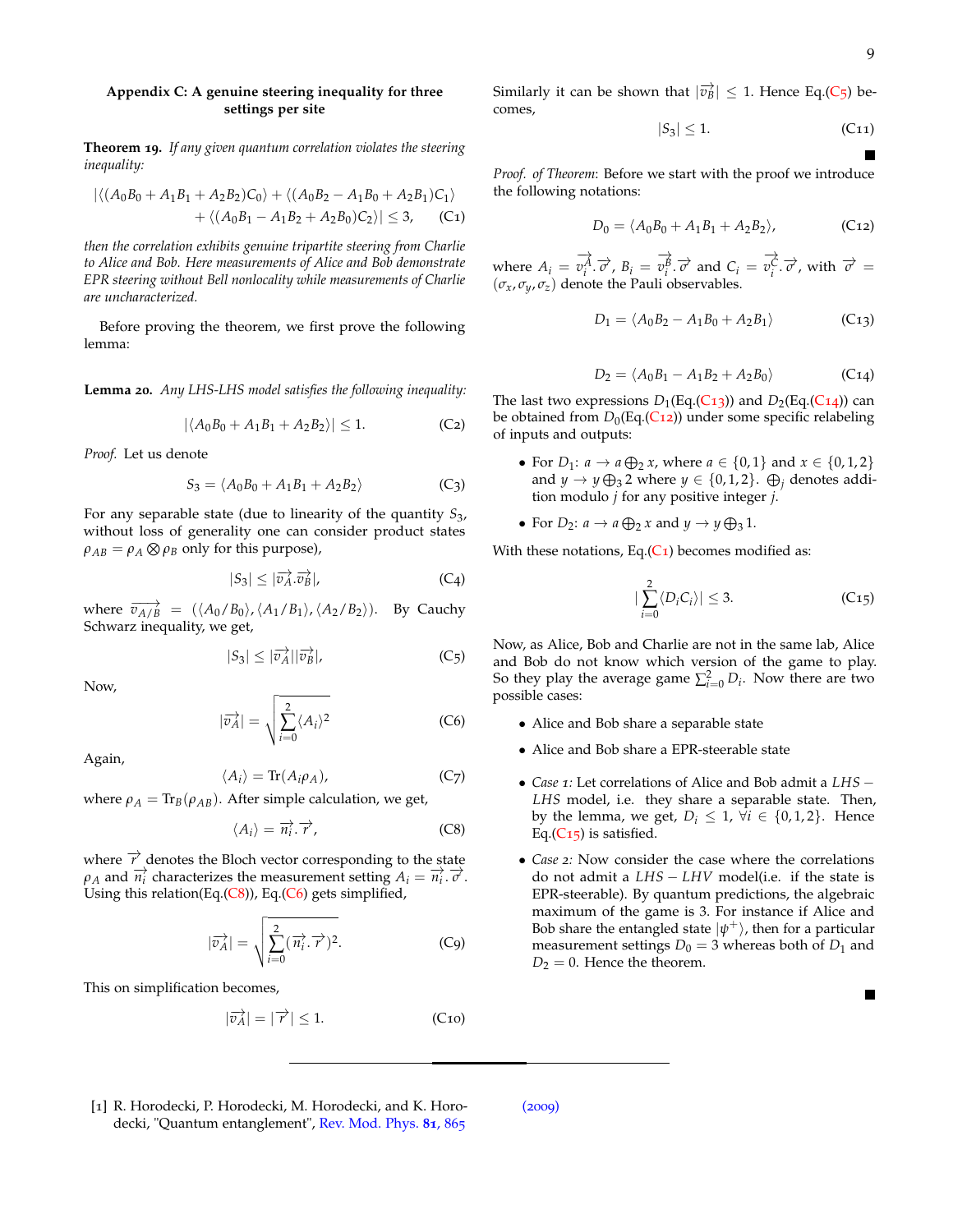- [2] H. M. Wiseman, S. J. Jones, and A. C. Doherty, "Steering, Entanglement, Nonlocality, and the Einstein-Podolsky-Rosen Paradox", Phys. Rev. Lett. 98, 140402, S. J. Jones, H. M. Wiseman, and A. C. Doherty, "Entanglement, Einstein-Podolsky-Rosen correlations, Bell nonlocality, and steering", Phys. Rev. A 76, 052116 (2007)
- [3] N. Brunner, D. Cavalcanti, S. Pironio, V. Scarani, and S.Wehner, "Bell nonlocality", Rev. Mod. Phys. **86**, 839  $(2014).$
- [4] J. S. Bell, "On the Einstein Podolsky Rosen Paradox", Physics **1** (3): 195–200 (1964), J. S. Bell, Speakable and Unspeakable in Quantum Mechanics (Cambridge University Press, 1987).
- [5] C. H. Bennett, G. Brassard, C. Crépeau, R. Jozsa, A. Peres, and W. K. Wootters, "Teleporting an unknown quantum state via dual classical and Einstein-Podolsky-Rosen channels", Phys. Rev. Lett. **70**, 1895 (1993).
- [6] C. H. Bennett, S. J. Wiesner, "Communication via one- and two-particle operators on Einstein-Podolsky-Rosen states", Phys. Rev. Lett. 69, 2881 (1992).
- [7] S. Pironio, A. Acín, S. Massar, A. Boyer de la Giroday, D. N. Matsukevich, P. Maunz, S. Olmschenk, D. Hayes, L. Luo, T. A. Manning and C. Monroe, " Random numbers certified by Bell's theorem", Nature **464**, 1021-1024. R. Colbeck and R. Renner, "Free randomness can be amplified", Nat. Phys.**8**, 450 (2012); A. Chaturvedi and M. Banik, "Measurement-device–independent randomness from local entangled states", EPL **112**, 30003 (2015).
- [8] J. Barrett, L. Hardy, and A. Kent, "No signaling and quantum key distribution", Phys. Rev. Lett. **95**, 010503 (2005); A. Acín, N. Gisin, and L. Masanes, "From Bells theorem to secure quantum key distribution", Phys. Rev. Lett. **97**, 120405 (2006);
- [9] N. Brunner, S. Pironio, A. Acín, N. Gisin, A. A. Methot, and V. Scarani, "Testing the dimension of Hilbert spaces", Phys. Rev. Lett. **100**, 210503 (2008); R. Gallego, N. Brunner, C. Hadley, and A. Acín, "Device independent tests of classical and quantum dimensions", Phys. Rev. Lett. **105**, 230501 (2010); S. Das, M. Banik, A. Rai, MD R. Gazi, and S.Kunkri, "Hardy's nonlocality argument as a witness for postquantum correlations", Phys. Rev. A **87**, 012112 (2013); A. Mukherjee, A. Roy, S. S. Bhattacharya, S. Das, Md. R. Gazi, and M. Banik, "Hardy's test as a deviceindependent dimension witness", Phys. Rev. A **92**, 022302  $(2015);$
- [10] N. Brunner and N. Linden, "Connection between Bell nonlocality and Bayesian game theory", Nature Communications **4**, 2057 (2013). A. Pappa *et al.* "Nonlocality and Conflicting Interest Games", Phys. Rev. Lett. **114**, 020401 (2015). A. Roy, A. Mukherjee, T. Guha, S. Ghosh, S. S. Bhattacharya, M. Banik, "Nonlocal correlations: Fair and Unfair Strategies in Bayesian Game", Arxiv: 1601.02349.
- [11] C. Branciard, E. G. Cavalcanti, S. P. Walborn, V. Scarani, and H. M. Wiseman, "One-sided device-independent quantum key distribution: Security, feasibility, and the connection with steering", Phys. Rev. A **85**, 010301(R) (2012).
- [12] M. T. Quintino, T. Vértesi, D. Cavalcanti, R. Augusiak, M. Demianowicz, A. Acín, and N. Brunner, "Inequivalence of entanglement, steering, and Bell nonlocality for general measurements", Phys. Rev. A **92**, 032107 (2015).
- [13] Otfried Gühne, Geźa Tóth, "Entanglement detection", Physics Reports 474, 1.
- [14] R. Raussendorf and H. J. Briegel, Phys. Rev. Lett. 86, 5188 (2001).
- [15] S. Lloyd, Science 273, 1073 (1996).
- [16] L. Pezze and A. Smerzi, Phys. Rev. Lett. 102, 100401(2009)
- [17] R. Rahaman, G. Kar, "GHZ correlation provides secure Anonymous Veto Protocol", Arxiv: 1507.00592.
- [18] Q. Y. He and M. D. Reid, "Genuine Multipartite Einstein-Podolsky-Rosen Steering", Phys. Rev. Lett. 111, 250403 (2013), D. Cavalcanti1, P. Skrzypczyk1,2, G.H. Aguilar3, R.V. Nery3, P.H. Souto Ribeiro3 and S.P. Walborn, "Detection of entanglement in asymmetric quantum networks and multipartite quantum steering", Nature Physics **11**, 167–172(2015)
- [19] H. J. Briegel and R. Raussendorf, "Persistent Entanglement in Arrays of Interacting Particles", Phys. Rev. Lett. 86,  $910(2001)$ .
- [20] N. Brunner and T. Vertesi, "Persistency of entanglement and nonlocality in multipartite quantum systems", Phys. Rev. A 86, 042113 (2012)
- [21] P. Diviánszky, R. Trencsényi, E. Bene, and T. Vértesi, "Bounding the persistency of the nonlocality of W states", Phys. Rev. A, **93**, 042113 (2016)
- [22] H-H. Qin, S-M. Fei, and X. Li-Jost, "Trade-off relations of Bell violations among pairwise qubit systems", Physical Review A **92**, 062339 (2015)
- [23] B. Toner, F. Verstraete, "Monogamy of Bell correlations and Tsirelson's bound", arXiv:quant-ph/0611001v1.
- [24] O. Gühne, G. Tóth, "Entanglement detection", Phys. Reports **474** 1 (2009).
- [25] O. Gühne, and M. Seevinck, "Separability criteria for genuine multiparticle entanglement", New J. Phys. **12**, 053002 (2010) .
- [26] S. Popescu, "Bell's Inequalities and Density Matrices: Revealing "Hidden" Nonlocality", Phys. Rev. Lett. 74, 2619  $(1995).$
- [27] R. F. Werner, "Quantum states with Einstein-Podolsky-Rosen correlations admitting a hidden-variable model", Phys. Rev. A 40, 4277 (1989).
- [28] M. Bourennane, M. Eibl, S. Gaertner, N. Kiesel, C. Kurtsiefer, and H. Weinfurter, "Entanglement Persistency of Multiphoton Entangled States", Phys. Rev. Lett. 96, 100502 (2006).
- [29] J-D. Bancal, J. Barrett, N. Gisin, and S. Pironio, "Definitions of multipartite nonlocality", Phys. Rev. A **88**, 014102  $(2013).$
- [30] F. Verstraete, J. Dehaene, B. De Moor, H. Verschelde, *Phys.* Rev. A **65**, 052112 (2002).
- [31] C. Jebaratnam, "Detecting genuine multipartite entanglement in steering scenarios", Phys. Rev. A **93**, 052311 (2016)
- [32] A. Uhlmann, Phys. Rev. A **62**, 032307 (2000); A. Wong and N. Christensen, ibid. **63**, 044301 (2001); S. S. Bullock and G. K. Brennen, J. Math. Phys. **45**, 2447 (2004).
- [33] W. K. Wootters, "Entanglement of Formation of an Arbitrary State of Two Qubits", Phys. Rev. Lett. **80**, 2245 (1998)
- [34] G. Gour, S. Bandyopadhyay and B. C. Sanders, "Dual monogamy inequality for entanglement", J. Math. Phys. 48, 012108 (2007).